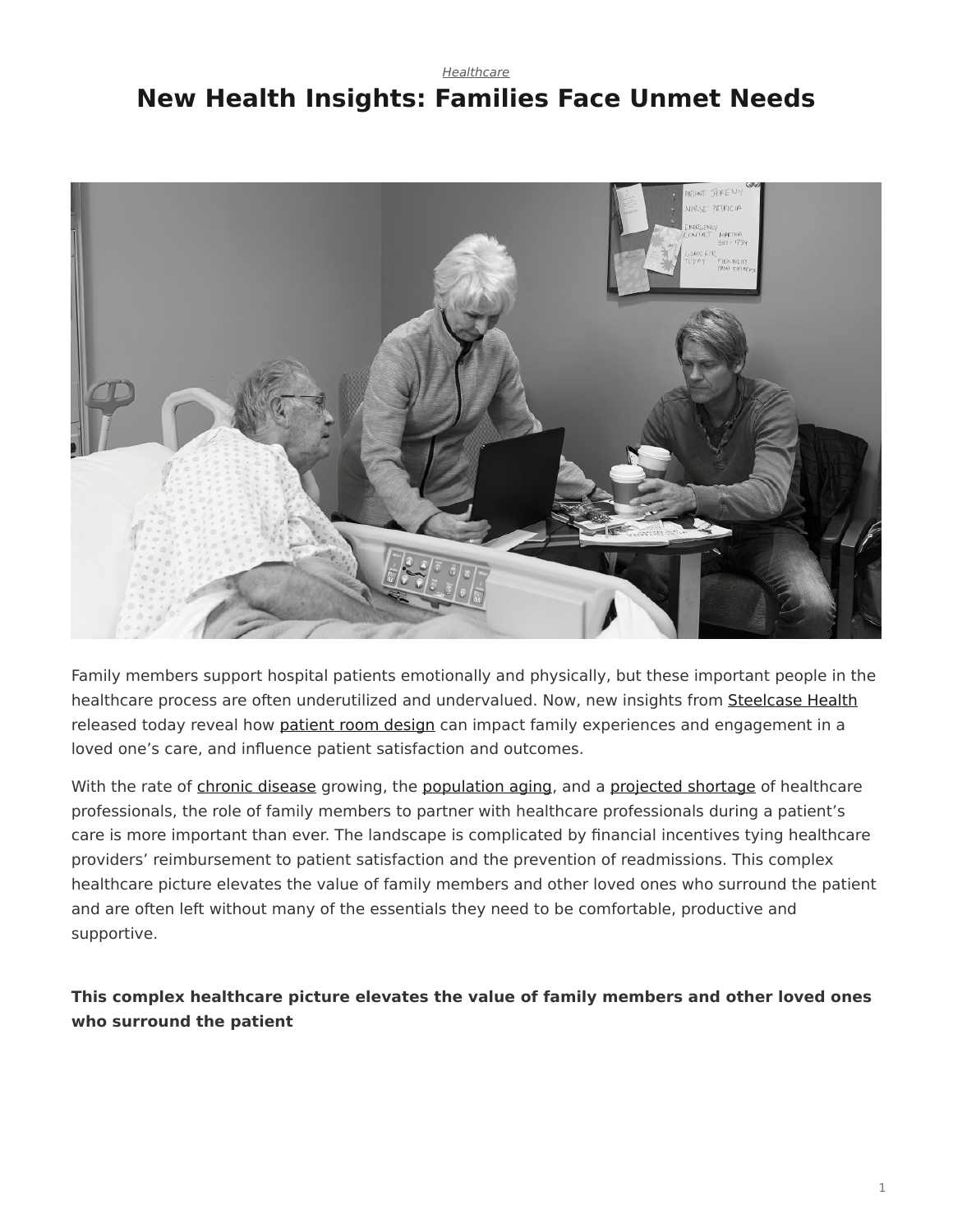These mothers, fathers, children and other family members may be the only consistent partner along a patient's journey, and with guidance, can help hospital staff by providing relevant information, assistance in care, and helpful symptom monitoring during or after the patient stay.

"The benefits to family involvement in care are well-documented in clinical literature," said Michelle Ossmann, MSN, PhD, Director of Healthcare Environments at Steelcase Health. "Family and friends who are present at the bedside can reduce patient stress, enhance trust, contribute to safety by helping the staff know the patient, and, ultimately, support positive health outcomes. Well-designed [healthcare](https://www.steelcase.com/discover/information/health/) [environments](https://www.steelcase.com/discover/information/health/) can be a powerful tool in supporting a family's ability to meaningfully engage in their loved one's care, but many hospitals have yet to fully harness their spaces to maximize this engagement."

#### **Well-designed healthcare environments can be a powerful tool in supporting a family's ability to meaningfully engage in their loved one's care**

Steelcase Health sought to better understand how families are involved in the healthcare experience, uncover the contribution of environmental influences on family involvement in patient care, and examine how family members adapt to living in a patient room. Its researchers observed clinicians, patients, family members in maternity and pediatric settings, and interviewed healthcare executives, nursing and facilities staff responsible for inpatient adult care across several service lines, including intensive care. Additionally, the team explored peer-reviewed research and industry trend data, and examined case studies about family involvement in patient care.

The Steelcase Health research team found that the ways in which the physical environment can support the family member in the patient room are not well understood. Healthcare environments are often not designed to support the roles that family members play in a patient's journey.

Researchers identified five key issues that can affect family wellbeing and engagement in a patient room: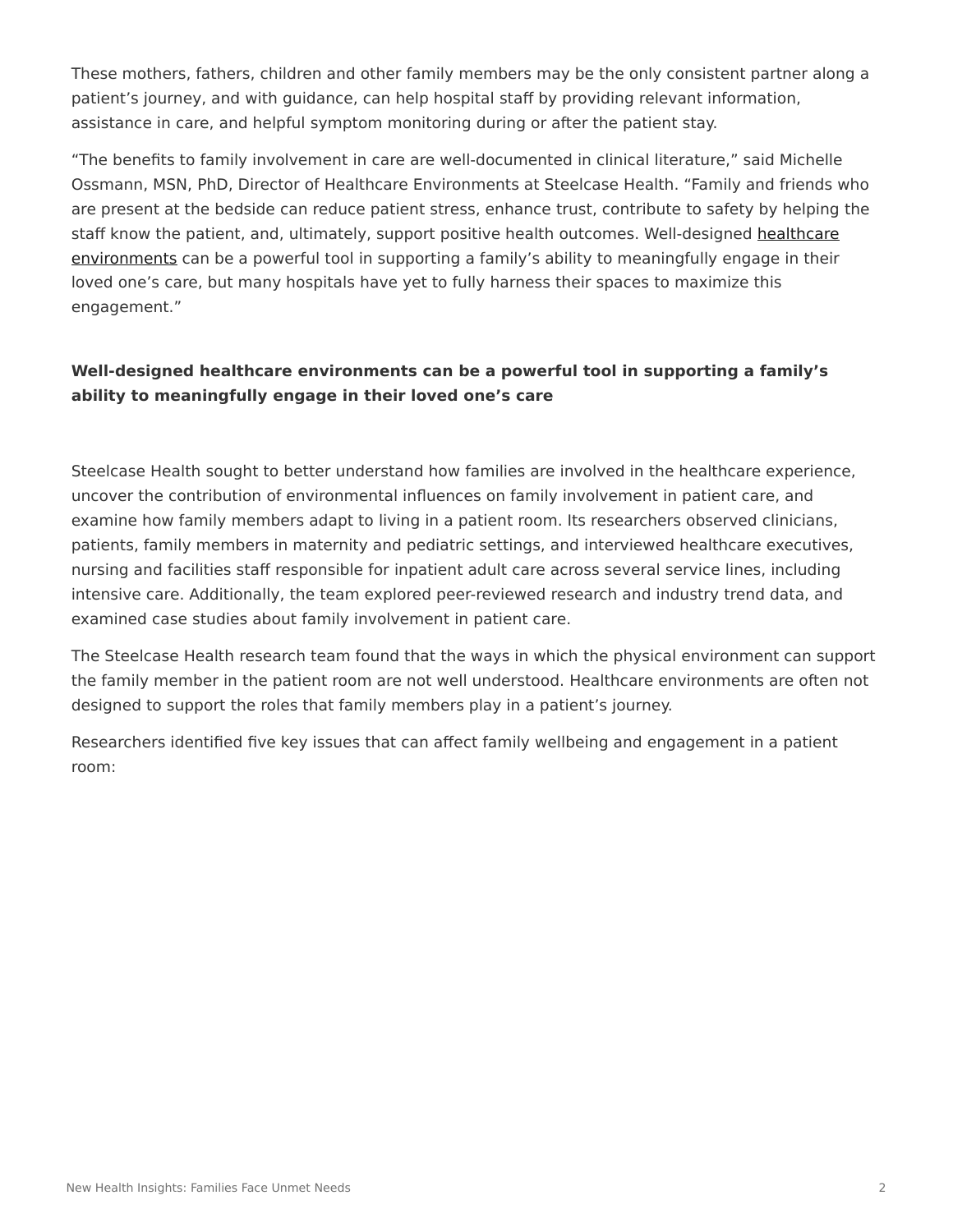## **1. FAMILY MEMBERS BLOCKED FROM CRITICAL COMMUNICATIONS**



Family members often want to be active participants with clinicians and the patient, but the layout of most healthcare environments does not promote communication. They may be seated in a corner or on the other side of the room — away or blocked from where medical information is delivered to the patient. If able to participate, family members can share medical and dietary information, take notes and review test result among other things. Effective communication can help family members make a patient's transition from hospital to home easier, and help the patient follow discharge plans preventing emergency room visits and hospital readmission.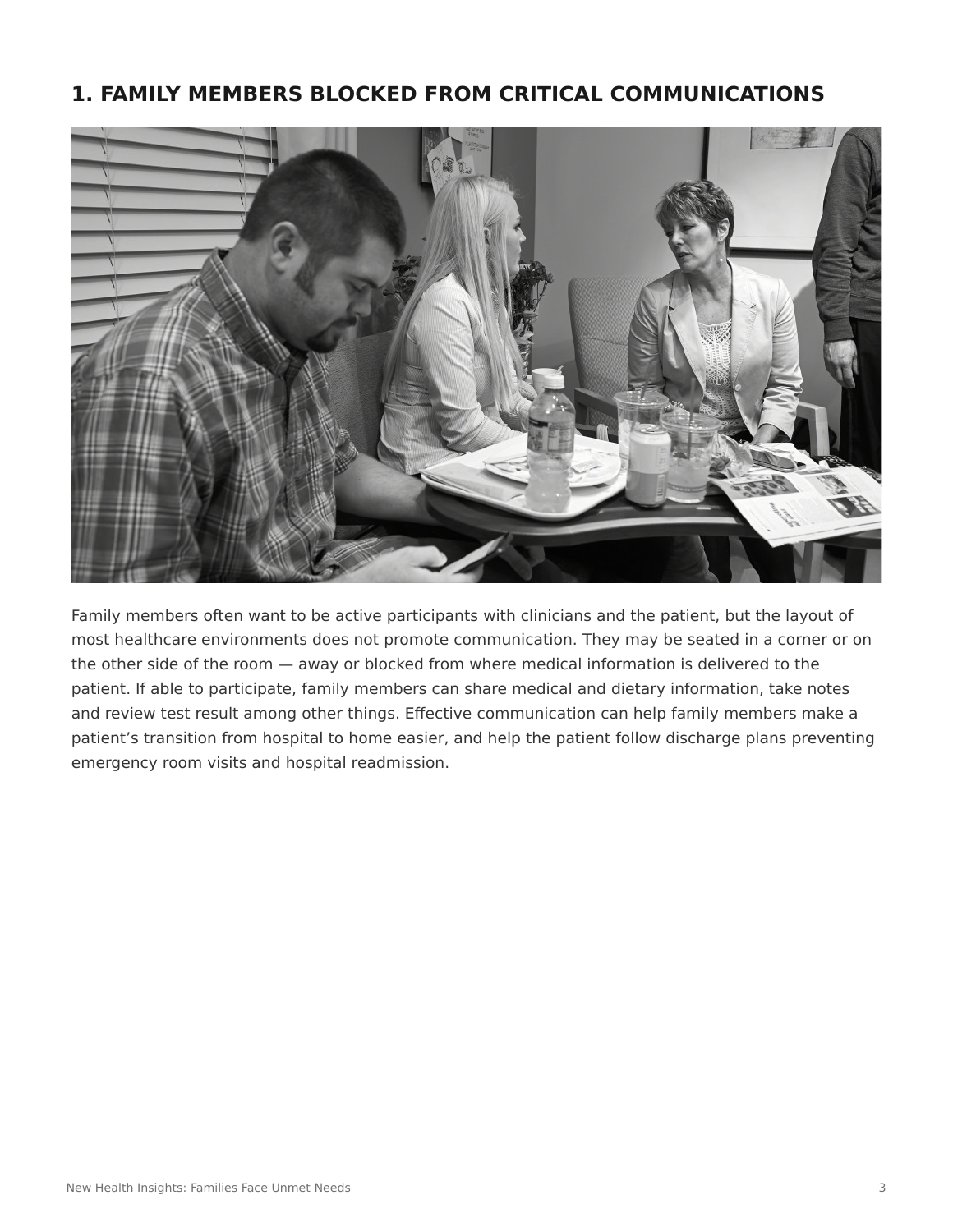# **2. DIFFICULT SLEEPING CONDITIONS**



Many healthcare environments cannot comfortably accommodate family members who stay with their loved ones overnight. Family members worry that they will disturb their loved one as they shift and try to get comfortable in the middle of the night. Chairs, temporary cots and in-room sleepers can be uncomfortable making it more difficult to sleep. Steelcase Health researchers found family members improvising their own "beds" using chairs, duffel bags and pillows.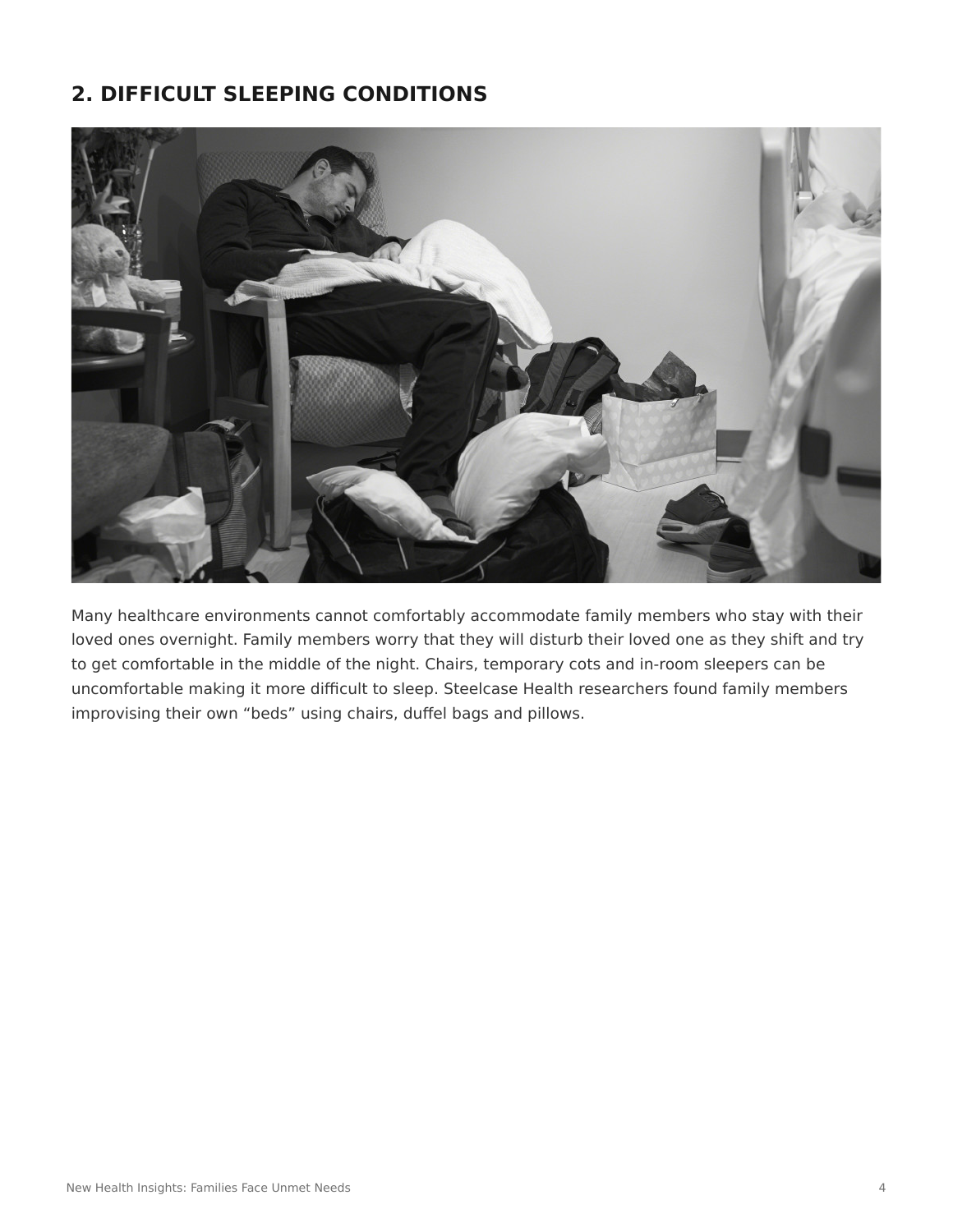## **3. NO PLACE TO SHARE A MEAL**



Family members often prefer to eat with their loved ones rather than in the cafeteria, but current healthcare environments do not support families sharing a meal. Researchers watched as people tried to improvise with whatever furniture they could find. Besides being inconvenient, the situation frequently displaced items needed by the patient and clinicians.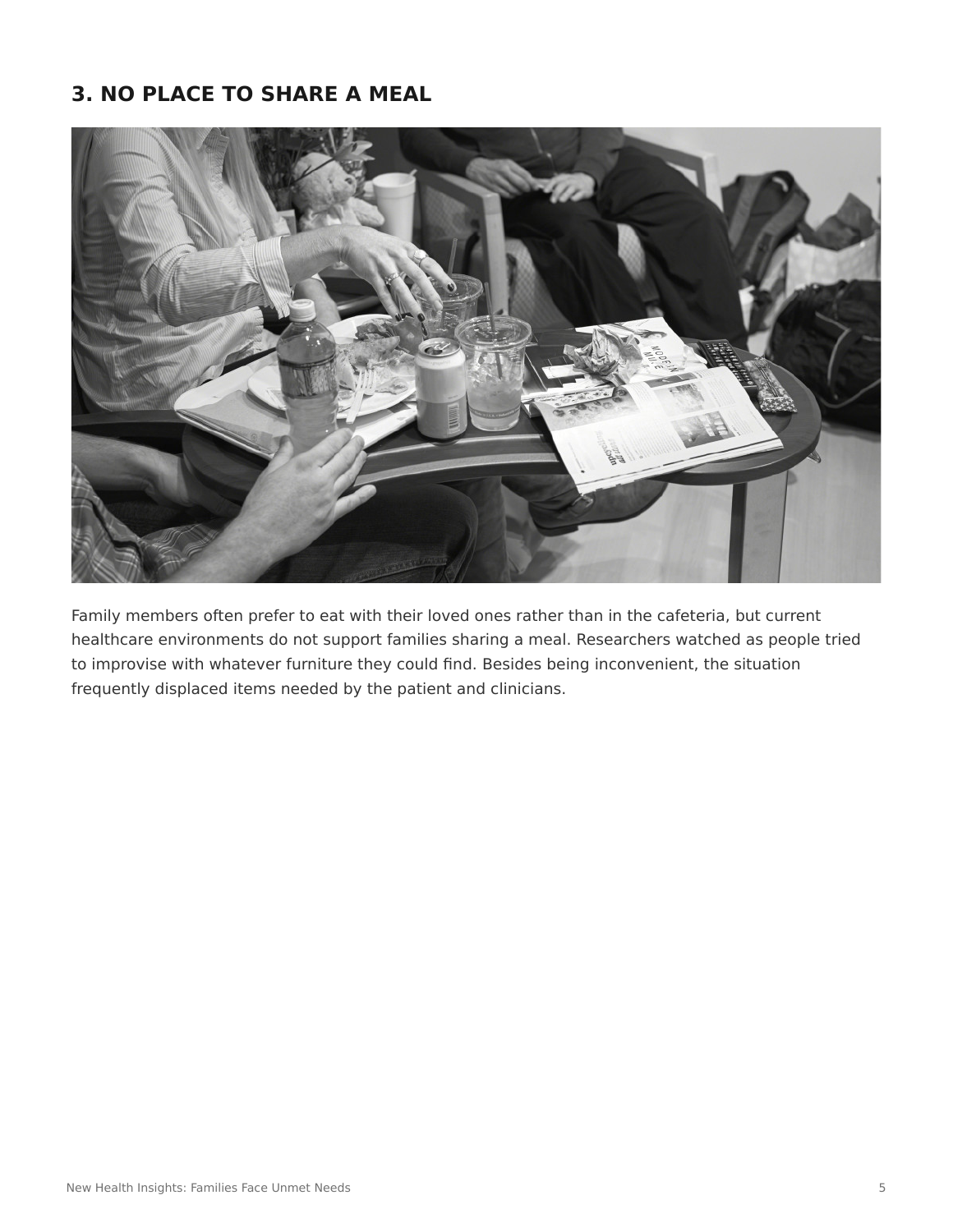# **4. UNCOMFORTABLE HOSPITALITY ENVIRONMENT**



In many hospital settings, limited furniture makes it more difficult to host visitors. There's few places to store guests' bags, coats, computers, and bedding adding to crowding that is awkward and frustrating for guests, patients and hospital staff. Crowding can block access to medical equipment and impede clinical staff's ability to do their job.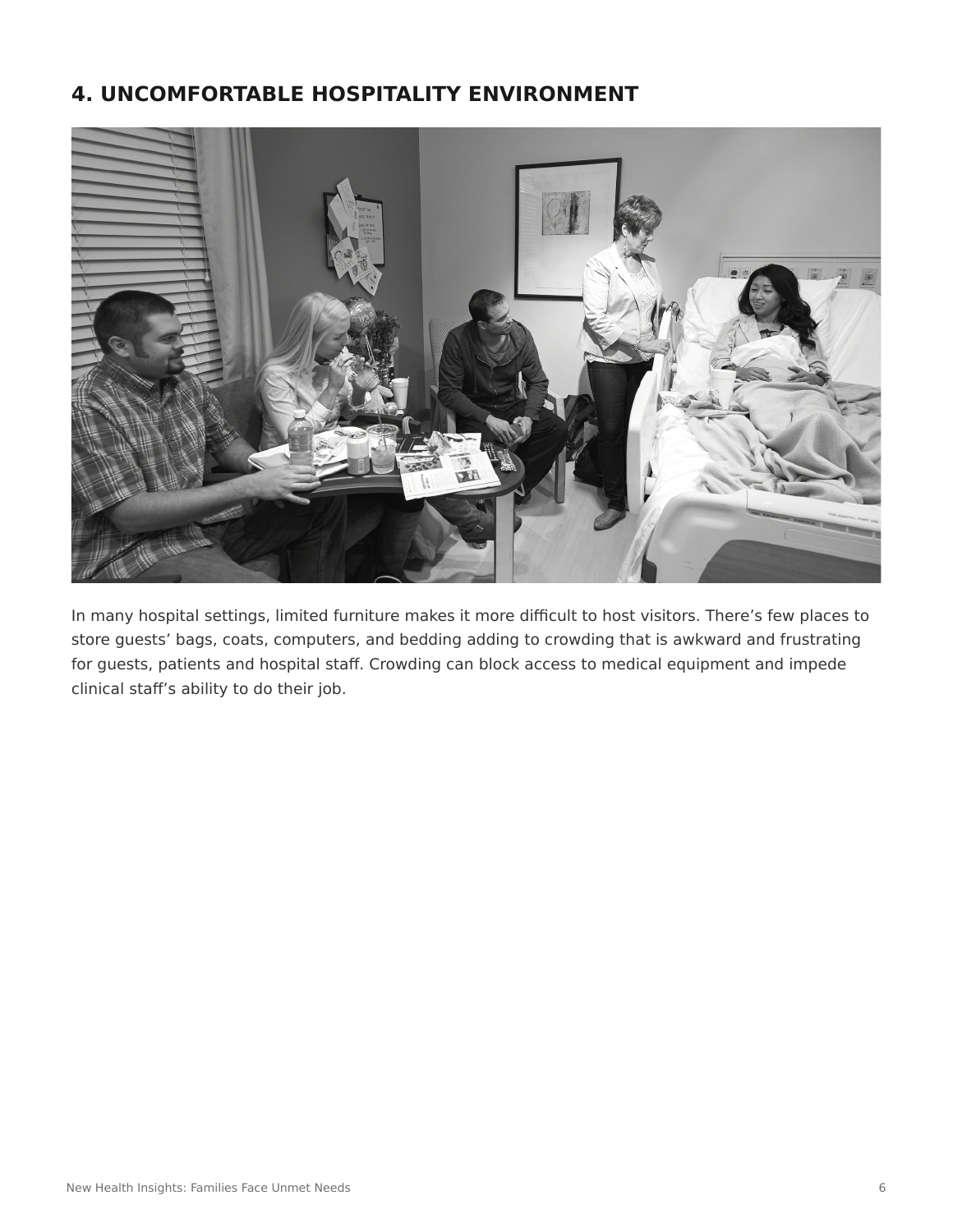## **5. NOWHERE TO PLUG IN**



Often family members try to maintain some of their routines, including working from the hospital, while supporting their loved one. In most cases, this requires the use of technology. Researchers saw family members struggle to create ad hoc workspaces while their loved ones slept. Their efforts were often complicated by a lack of access to light, power sources, and surfaces to hold paperwork.

#### **"Family members are eager to be involved in their loved ones' care, but our research shows that healthcare environments often don't support their participation,"**

#### **PATRICIA WANG** | Researcher, WorkSpace Futures, Steelcase Health

"Family members are eager to be involved in their loved ones' care, but our research shows that healthcare environments often don't support their participation," said Patricia Wang, researcher, WorkSpace Futures, Steelcase Health. "Uncomfortable or temporary furniture, lack of storage for personal items and feelings of stress about getting in the way of clinicians can leave family members feeling more like an audience than an active, valued partner in care. This can impact patient, family member and clinician experience."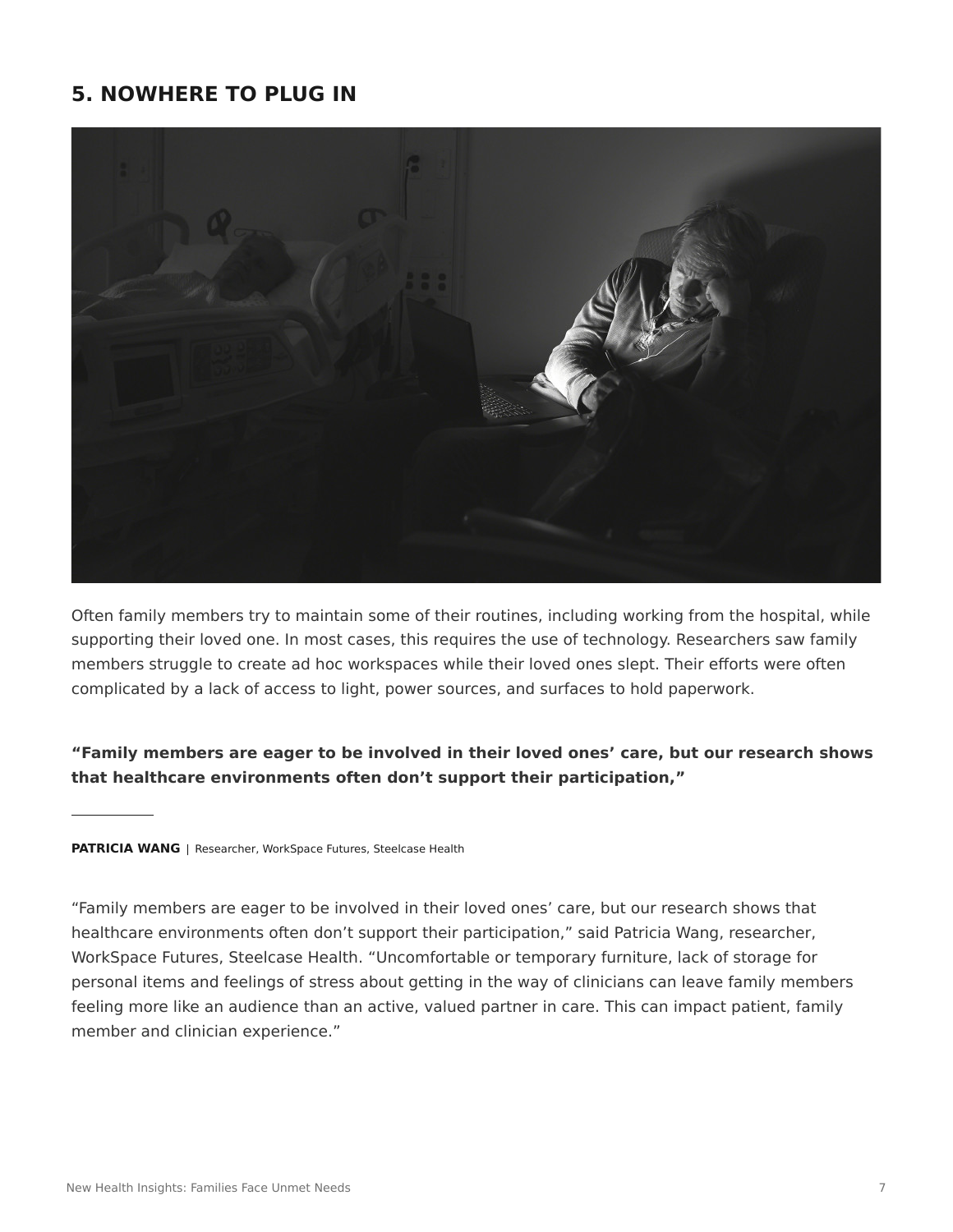## **WELCOMING ENVIRONMENTS**

Steelcase Health findings show that family members need intuitive, welcoming and hosted environments that both support fundamental needs, such as sleeping, sharing meals and working, and assists them in productively partnering with clinicians to meet their loved one's healthcare needs.

"Creating spaces that encourage family involvement is a critical challenge that those who design healthcare environments can work to address," added Wang. "Space constraints, layout, storage concerns, and access to light and power are all important considerations, along with dynamics such as how simple it is to effectively clean a room or piece of furniture. And, of course, flexibility and adaptability are paramount because there is no one-size-fits-all approach that will meet the needs of every healthcare setting."

The findings from Steelcase Health bolster research on current healthcare trends such as patient and provider satisfaction as quality indicators, the focus on patient-and-family-centered-care, and the adoption of patient and family advisory boards and councils at hospitals and health systems.

For more information about Steelcase Health's insights on how healthcare environments can support family involvement in patient care, visit [www.steelcase.com/health.](http://www.steelcase.com/health)

## **Additional Steelcase Health WorkSpace Futures Research**



**[Rebecca Charbauski](https://www.steelcase.com/research/articles/author/rcharbausteelcase-com/) Senior Communications Specialist**

Rebecca, an Emmy-winning journalist, reports on global research impacting the places where people work, learn and heal. Over her career, Rebecca spent 17 years covering local and national news events on television and a variety of digital platforms. She directed a digital news group in Kansas City for three years before becoming news director in Grand Rapids, Michigan for more than five years. Prior to Steelcase, Rebecca worked with one of the four largest media groups in the United States to coordinate news coverage among 48 newsrooms from the east to west coast.

| +About Steelcase |  |  |
|------------------|--|--|
| +Customer Care   |  |  |
| +Legal Notices   |  |  |